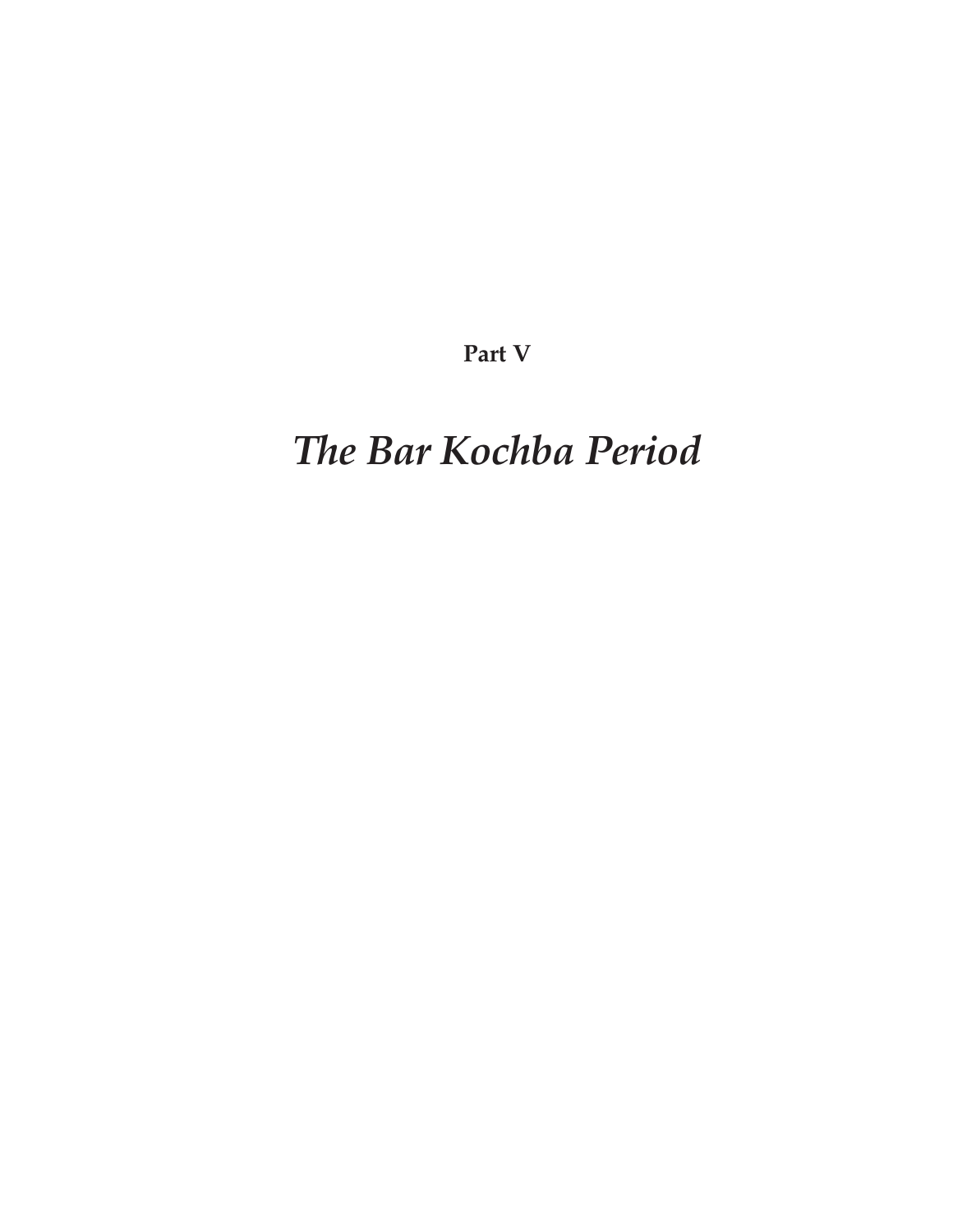

**MUR 24E**

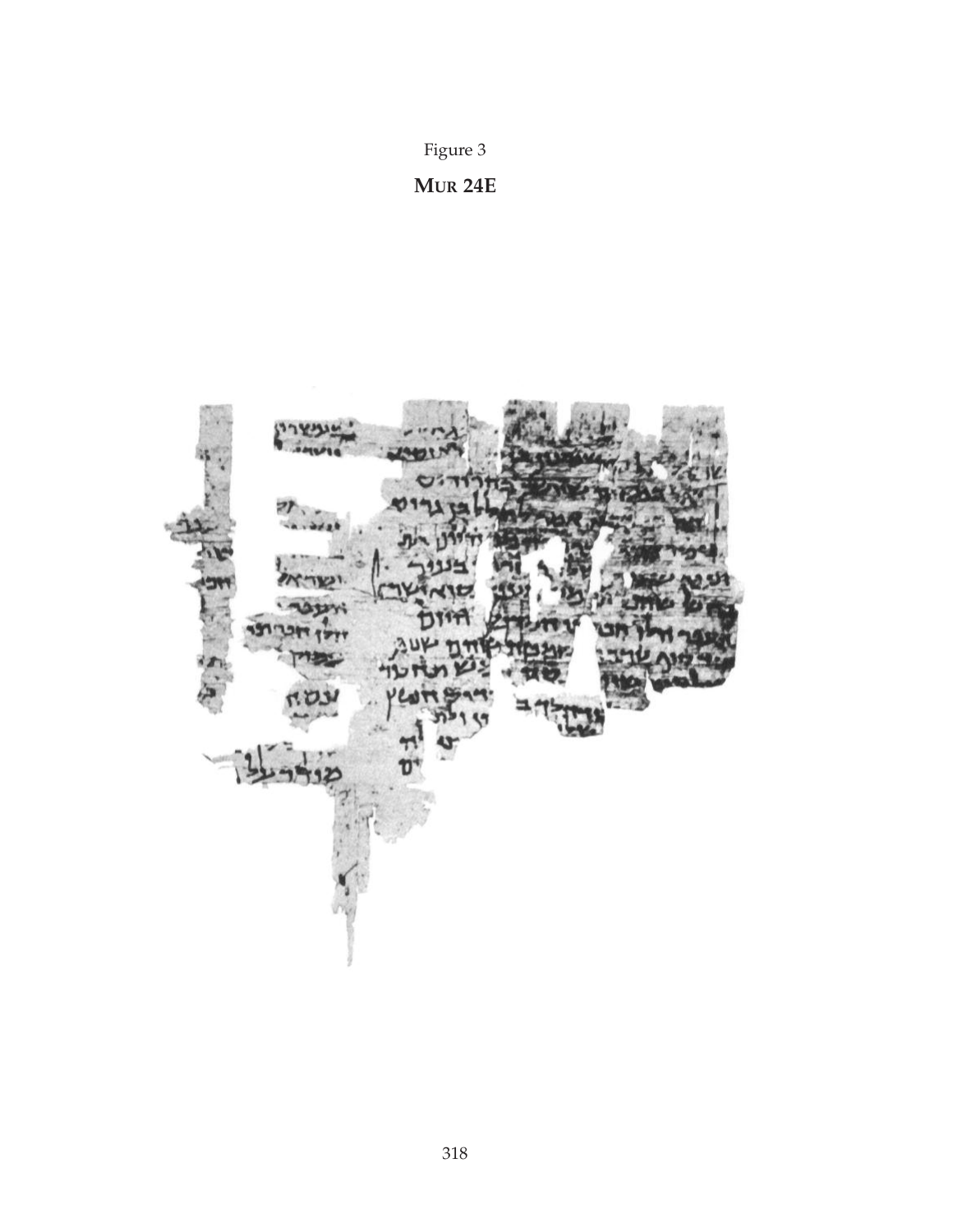## *Chapter XXVI Dating the Contracts*

*Part I of the Sabbath Years of 133/134 and 140/141 C.E.*

The last pre-Seder Olam records presently in our possession, which can date a sabbath year, are rental contracts composed during the Bar Kochba revolt (133 to 135 C.E.). These contracts, found among the papers of the archives in the caves of Wadi Murabba'at near Bethlehem, are dated to the 20th of Shebat (Jan./Feb.) in the second year of the revolt and speak of a sabbath year five years hence.

Wacholder makes the claim that these rental agreements substantiate his system "C" sabbath cycle.<sup>1</sup> Wacholder also writes:

> Since each of these twelve contracts, written in Hebrew, apparently contained both the same date of issuance and the clause relating to the Sabbatical year, they are crucial for this study.<sup>2</sup>

Wacholder then reproduces the document labeled "Mur 24E," partly but plausibly restored on the basis of the parallel fragments of papyri, as transcribed by J. T. Milik in his book entitled *Discoveries in the Judaean Desert*. 3 This study agrees with the overall translation offered by Milik and Wacholder (the small differences are minor points which have no bearing on the conclusions).4 Our translation is as follows:

| 1. [On the twentieth of She]bat of<br>Year tw[o] for the Redemption of | 1. [בעשרין לשבם שנת שתים]<br>לגאלת      |  |
|------------------------------------------------------------------------|-----------------------------------------|--|
| 2. [I]srael by Simeon ben K[osi]ba,<br>(Bar Kochba) the prince of      | 2. [י]שראל על יד שמעון בן סוסבא<br>נסיא |  |
| 3. [Is] rael. In the camp which is lo-                                 | 8. [ישראל במחנה שיושב בהרודיס           |  |

<sup>1</sup> HUCA, 44, pp. 176–179.

cated in Herodium.

<sup>2</sup> Ibid., pp. 176f.

<sup>3</sup> DTJD, no. 24, pp. 122–134, esp. p. 131, D, and 2, pt. 2, Plate XXXVI. Also see Fig. 3.

<sup>4</sup> Wacholder's translation is as follows:

<sup>1. [</sup>On the twentieth of She]vat of the year tw[o] of the Redemption of

<sup>2. [</sup>I]srael by Shimeon ben K[os]ba, the prince of

<sup>3. [</sup>Is]rael. In the camp which is located in Herodium,

<sup>4. [</sup>Ye]hudah ben Raba' said to Hillel ben *Grys*:

<sup>5. &</sup>quot;I of my free will have [re]nted from you today the

<sup>6.</sup> land which is my re[n]tal in 'Ir

<sup>7.</sup> Nahash which I hold as a tenant from Shimeon, the Prince of Israel,

<sup>8.</sup> This land I have rented from you today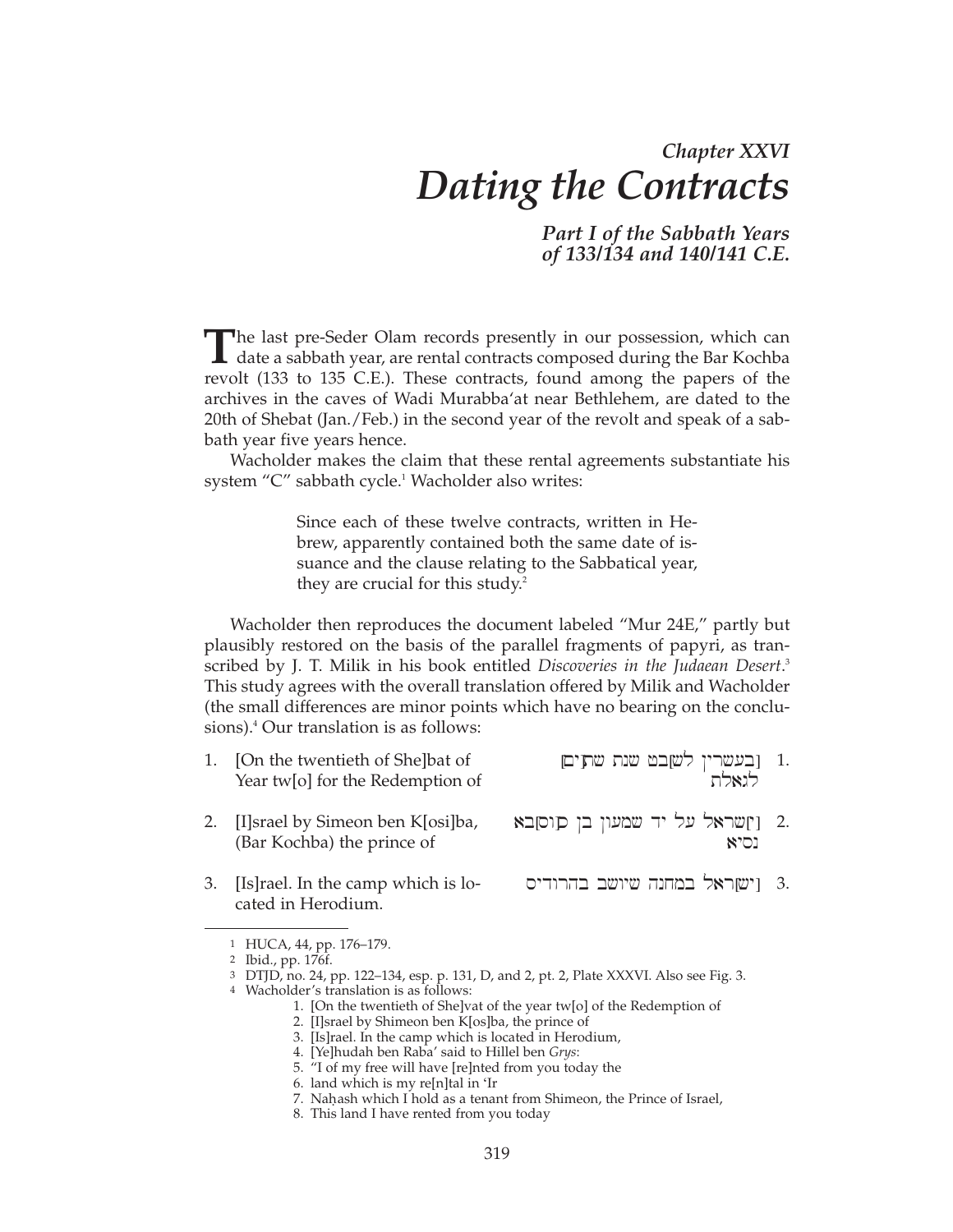### 320 *The Sabbath and Jubilee Cycle*

- 4. [Ya]hudah ben Rabah said to Hillel ben Geryis:
- 5. "I of my own free will have [re]nted from you this day
- 6. the field which is my re[n]tal in Ayr
- 7. Nakhash which I hold as a tenant from Simeon, the Prince of Israel.
- 8. This field I have rented from you this day
- 9. until the end of this side of the shemitah, producing years
- 10. complete, years of evaluation, five of tenancy;
- 11. [that I wi]ll deliver to you in [Her]odium: wheat,
- 12. [of good and pure quality,] th[ree kor]s and a lethekh,
- 13. [from which a tenth part of the tithe] of these
- 14. [you will deliver to the silo of the treasury.] And [I am obli]gated
- 15. [in regard of this matter thusly . . . . .]."
- 16. [Yahudah ben Rabah, in person.]
- 17. [Simeon ben Kosiba, by dictation.]
- .4 [י]הודה בן רב<mark>א א</mark>מר להלל  $\Box$ גריס
- אני מרצוני [ח]כרת המך היום את 5.
	- העפר שהוא שלי בח:כרתי בעיר 6.
	- נחש שחכרת משמעון נסיא<br>ישראל 7.
	- $\mathbb{R}$ ן צפר הלז חכרתי המך מן  $8.$ היום
	- ער סוף ערב השמטה שהם שנים. 9.
	- .<br>10. שלמות שני [מ]כסה חמש תחכיר
		- ושאה) א מודד לך ב נהר]ודיס  $11.$ דנטין
			- ן ניפות ונקיות<mark>ן שלו</mark>נשת כור<mark>ן</mark>ין.<br>ולתד
				- 13. [מעסרת מעסרת] ת אלה
			- 14. [שתהא שוקל על גג האוצר]  $\P$  $\P$ 
				- .<br>15. [עלי לעמת ככה
			- ן ניהודה בן רבא על נפשח
		- ו ושמעון בן כוסבא מן מאמרה  $17$ .

- 
- 9. until the end of the eve of Shemitah, which are years
- 10. full, [fi]scal years, five, of tenancy;

- 15. [in regard of this matter thusly
- 16. [Yehudah ben Raba', in person]
- 17. [Shim'on ben Kosba', by dictation.]

<sup>11. [</sup>that I wi]ll deliver to you in [Her]odium: wheat,

<sup>12. [</sup>of good and pure quality,] th[ree *kor*]*s* and a *lethekh*,

<sup>13. [</sup>of which a tenth part of the tithe] of these

<sup>14. [</sup>you will deliver to the silo of the treasury.] And [I am obli]gated 15. [in regard of this matter thusly  $\blacksquare$ ]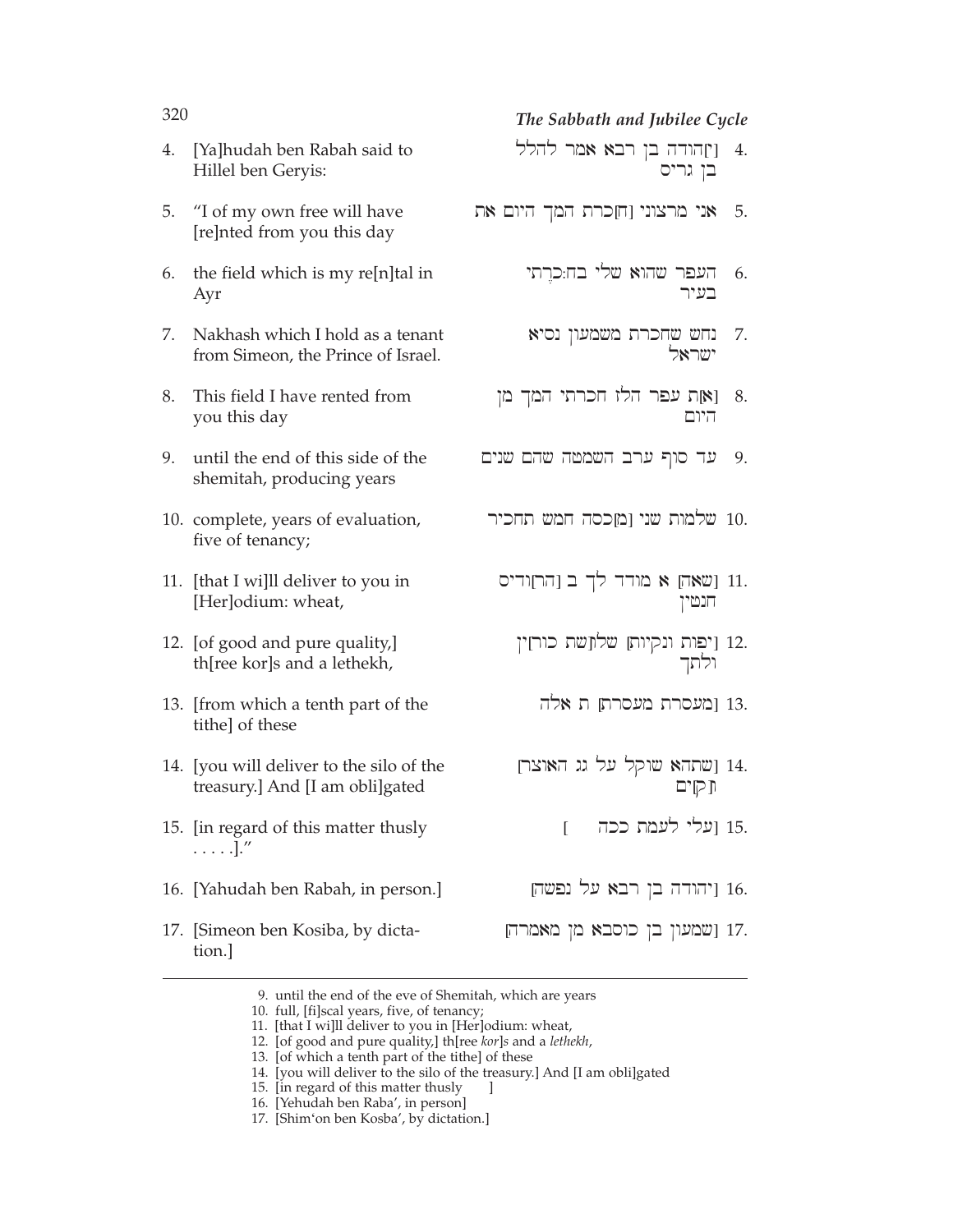#### *Dating the Contracts* 321

Lines 8–10 can more flowingly be translated as, "This field I have rented from you this day until this side of the shemitah (year of release, i.e. the sev enth year) $<sup>5</sup>$  an evaluation of five complete producing years of tenancy."</sup> Combined with this statement is the opening remark that the document was published, "On the twentieth of Shebat (Jan./Feb.) in Year 2 of the Redemption of Israel by Simeon ben Kosiba."

Wacholder calculates that, contrary to what is stated, these documents point to "five years, six months, and ten days" and not to "five full years."6 Wacholder arrives at this conclusion because he has presumed that the sabbath year started with the first of Tishri. His conclusion is inaccurate for several reasons.

To begin with, the contract clearly spells out the fact that the rental was to last only "five complete producing years of tenancy," not five and one half years. Also, coins from this period prove that during the Bar Kochba revolt the Jews used the first of Nisan as the beginning of their year, not Tishri.<sup>7</sup>

The Bar Kochba revolt was predicated upon the ideal of bringing back lost Jewish glory. Not only had the Jews intended on rebuilding the Temple, but they brought back into use the ancient palaeo-Hebrew alphabet, the first of Nisan as the beginning of their year, and the practice of keeping the sabbath years—all apparently stripped away from them by the Romans upon the collapse of the First Revolt in 70 C.E.

The leader of this Judaean revolt against the Roman empire was a man called Simeon ben Kosiba (Kosibah, Koziba, etc.), also known as Simeon bar Kochba (Kokhbah, Kokhba, Kochebas, etc.). It makes little sense that those involved in the Second Revolt (which the men participating in the rental contracts, including Simeon ben Kosiba himself, certainly were)—whose ef fort was to bring back lost Jewish glory—would determine their contracts by anything less than a first of Abib (Nisan) year as commanded by the Torah.

The contract can only be understood in one of two ways: it either began on the twentieth of Shebat in the second year of the redemption of Israel and was to continue until the twentieth of Shebat five years later; or it was understood that the first of the year was at hand and that the contract, concluded on the twentieth of Shebat, was to take effect on the first of Nisan and end five years later on the eve of that date.<sup>8</sup>

Regardless of which way one understands the five complete years, the contract points to a Nisan 1 beginning for the year. Shebat 20, five years later, would also lay just "on this side" of (or about 40 days away from) the beginning of the next sabbath year. What is important for our study is the fact that the beginning of the next sabbath year in these contracts was just five com plete years after "Year 2 of the Redemption of Israel." The key to dating the sabbath year of these contracts is to correctly pinpoint which year represents

<sup>5</sup> See above Chap. XI, p. 159, ns. 2 and 3.

<sup>6</sup> HUCA, 44, p. 179.

<sup>7</sup> IEJ, 21, pp. 39–46.

<sup>8</sup> Since the 20th of Shebat was only about 40 days away from the first of the year, a first of Nisan understanding is most probable. All that could have been accomplished before the end of the present year, anyway, was some late planting which would have been of little significance for a wheat crop. As we shall later show, the present year was in fact a Jubilee (Chap. XXVII, pp. 333f).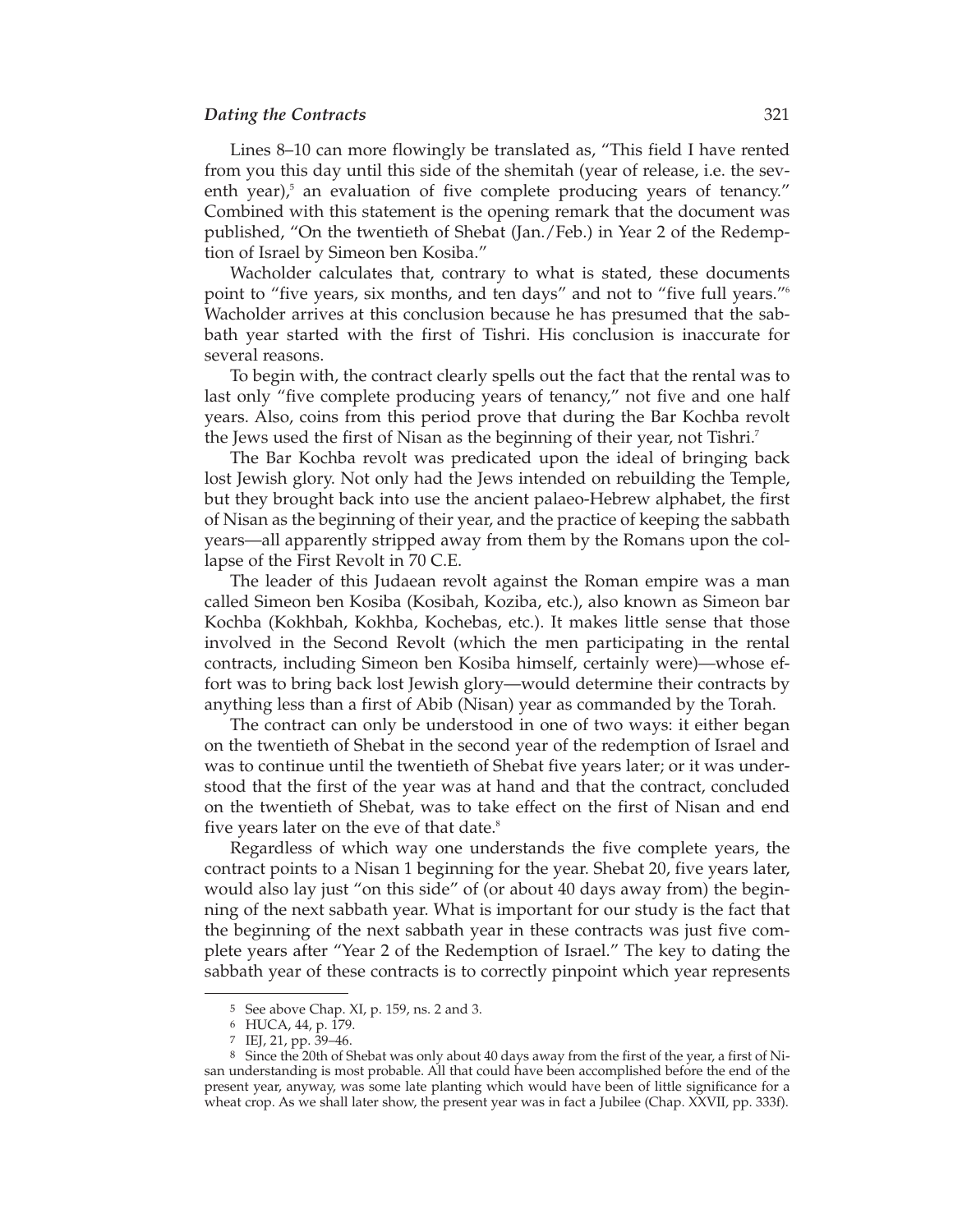"Year 2 of the Redemption of Israel." To accomplish this task we must closely examine the chronology of the Second Revolt.

#### **The Second Revolt**

Those who adhere to system "B" give two different views about when the Bar Kochba revolt started. Milik, who correctly reads the document but tries to make it conform to a Tishri (Sept./Oct.) year, starts the revolt in the year of 131/132 C.E., Tishri reckoning.9 But Milik's view is now generally set aside. Those after Milik, like Baruch Kanael, who recognize that the year during the Second Revolt actually began with the first of Nisan (April), date the first year to 132/133 C.E., Nisan reckoning, yet insist on a Tishri beginning for the sabbath year itself.10

Those holding to system "B," as a result, conclude that the year 133/134 C.E., Nisan (March/April) reckoning, was the second year of the revolt of all Judaea. Yet, the sabbath year mentioned by the documents from Wadi Murabba'at belongs to 138/139 C.E., Tishri (Oct.) reckoning, as found on Zuckermann's chart.<sup>11</sup>

Wacholder, who professes system "C," also makes the first year of the revolt 132/133 C.E., Nisan reckoning, and as with the others begins the sabbath year with Tishri.<sup>12</sup> But unlike those of system "B," Wacholder makes Shebat 20 fall at the end of the Nisan year 133/134 C.E. (i.e. in Feb. of 134). He concludes that the five years time mentioned in the contract points to Tishri 1, 139 C.E. as the beginning of the expected sabbath year.

System "A" demands that the sabbath year mentioned in these contracts begins on the first of Nisan in 140 C.E. Therefore, the second year of the redemption of Israel would equal 134/135 C.E., Nisan reckoning.

Next, we must examine the two most important historical notices of this war (during which time the contracts in question were composed): those from Eusebius and Dio. Eusebius reports the war and its conclusion as follows:

> The rebellion of the Jews once more progressed in character and extent, and Rufus, the governor of Judaea, when military aid had been sent him by the Emperor, moved out against them, treating their madness without mercy. He destroyed in heaps thousands of men, women, and children, and, under the law of war, enslaved their land. The Jews were at that time led by a certain Bar Kochebas, which means "star," a man who was murderous and a bandit, but relied on his name, as if dealing with slaves, and claimed to be a luminary who had come down to them from heaven and was magically enlightening those who were in misery. The war reached its

<sup>9</sup> DTJD, p. 125.

<sup>10</sup> IEJ, 21, pp. 39–46.

<sup>11</sup> TSCJ, p. 61.

<sup>12</sup> HUCA, 44, pp. 176–179.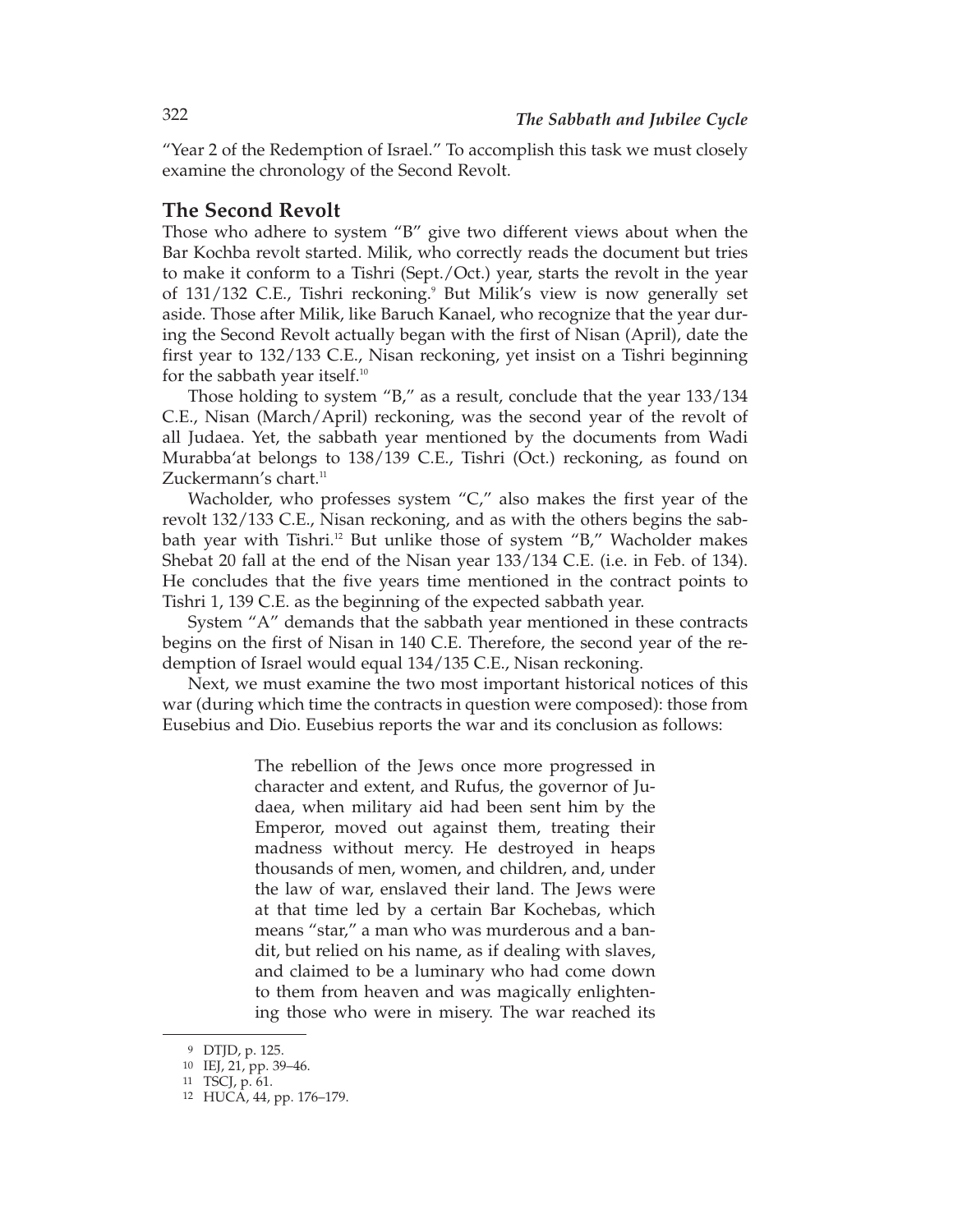height in the EIGHTEENTH YEAR of the reign of Hadrian in Beth Thera, which was a strong citadel not very far from Jerusalem; the siege lasted a long time before the rebels were driven to final destruction by famine and thirst and the instigator of their madness paid the penalty he deserved. Hadrian then commanded that by a legal decree and ordinances the whole nation should be absolutely prevented from entering from thenceforth even the district round Jerusalem, so that not even from a distance could it see its ancestral home. Ariston of Pella tells the story. Thus when the city came to be bereft of the nation of the Jews, and its ancient inhabitants had completely perished, it was colonized by foreigners, and the Roman city which afterwards arose changed its name, and in honour of the reigning emperor Aelius Hadrian was called Aelia. (Eusebius, *H.E*., 4:6)

#### Dio's *Roman History* tells this story:

At Jerusalem he (Hadrian) founded a city in place of the one which had been razed to the ground (i.e. in 70 C.E.), naming it Aelia Capitolina, and on the site of the Temple of the deity (Yahweh) he raised a new temple to Dios (Jupiter/Zeus).<sup>13</sup> This brought on a war of no slight importance nor of brief duration, for the Jews deemed it intolerable that alien nations should be settled in their city and alien religious rites planted there. So long, indeed, as Hadrian was close by in Egypt and again in Syria, they remained quiet, save in so far as they purposely made of poor quality such weapons as they were called upon to furnish, in order that the Romans might reject them and they themselves might thus have the use of them; but WHEN HE WENT AWAY, THEY OPENLY RE-VOLTED. To be sure, they did not dare try conclusions with the Romans in the open field, but they occupied the advantageous positions in the country and strengthened them with mines and walls, in order that they should be hard pressed, and might meet together unobserved under ground; and they pierced these subterranean passages from above at intervals to let in air and light. AT FIRST, THE RO-MANS TOOK NO ACCOUNT OF THEM. SOON, HOWEVER, ALL JUDAEA HAD BEEN STIRRED

<sup>13</sup> That Hadrian began to build the city of Aelia Capitolina prior to the outbreak of the Bar Kochba revolt is demonstrated by an Aelia Capitolina coin of Hadrian's found among a hoard of Bar Kochba coins from the northern region of the Judaean desert (JCST, pp. 92f).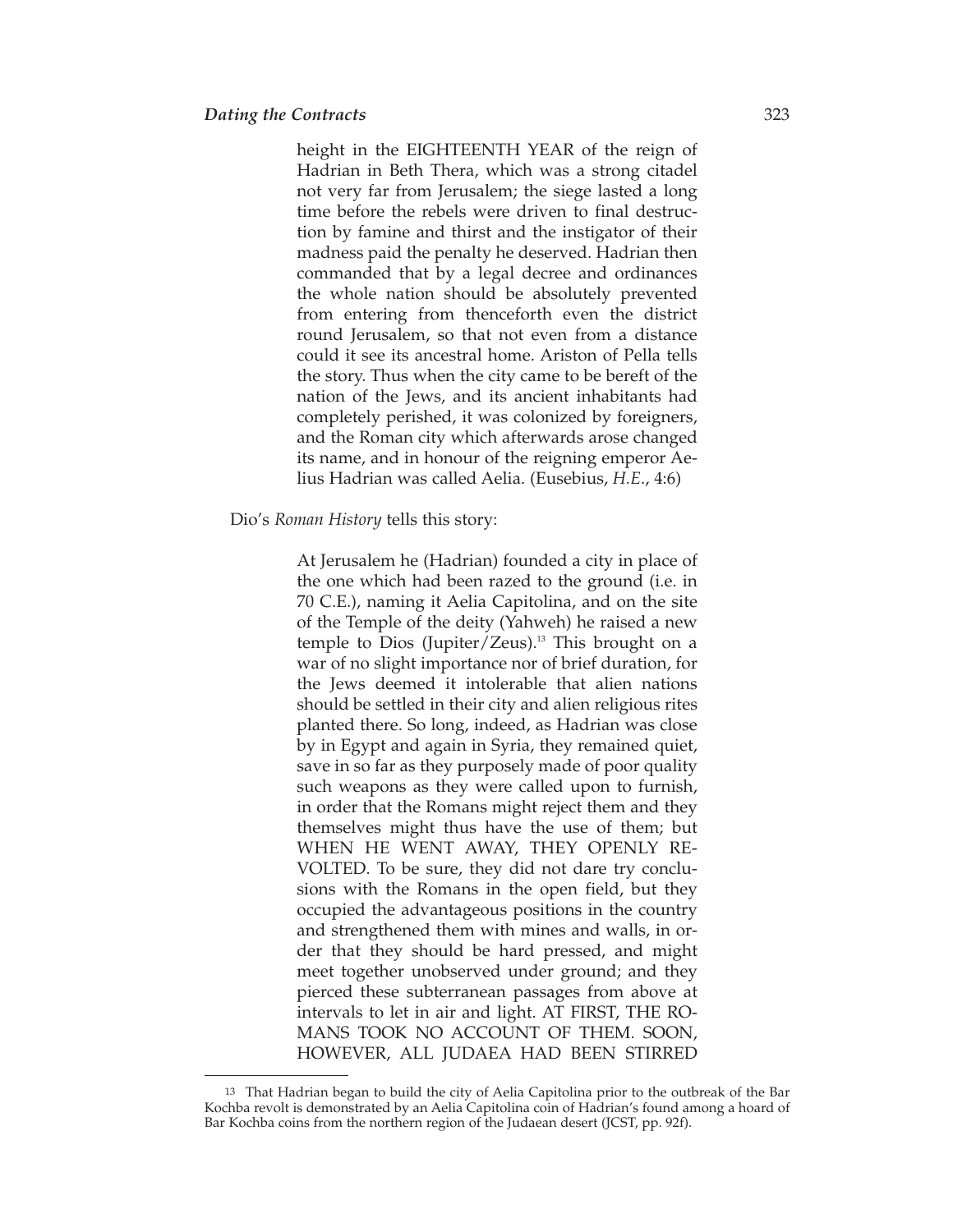UP, AND THE JEWS EVERYWHERE WERE SHOW - ING SIGNS OF DISTURBANCE, WERE GATHER-ING TOGETHER, AND GIVING EVIDENCE OF GREAT HOSTILITY TO THE ROMANS, partly by secret and partly by overt acts; many outside nations, too, were joining them through eagerness for gain, and the whole earth, one might almost say, was being stirred up over the matter. Then, indeed, Hadrian sent against them his best generals. First of these was Julius Severus, who was dispatched from Britain, where he was governor, against the Jews. Severus did not venture to attack his opponents in the open at any one point, in view of their numbers and their desperation, but by intercepting small groups, thanks to the number of his soldiers and his under-officers, and by depriving them of food and shutting them up, he was able, RATHER SLOWLY, to be sure, but with comparatively little danger, to crush, exhaust and exterminate them. Very few of them in fact survived. 50 of their most important outposts and 985 of their most famous villages were razed to the ground. 580,000 men were slain in the various raids and battles, and the number of those that perished by famine, disease and fire was past finding out. Thus nearly the whole of Judaea was made desolate, a result of which people had forewarning before the war. For the tomb of Solomon, which the Jews regard as an object of veneration, fell to pieces of itself and collapsed, and many wolves and hyenas rushed howling into their cities. Many Romans, moreover, perished in this war. Therefore, Hadrian in writing to the senate did not employ the opening phrase commonly affected by the emperors, "If you and your children are in health, it is well; I and the legions are in health." (Dio, 69:12–14)

#### **Dating the Second Revolt**

When did the first year of the revolt by "all Judaea" actually begin? Only by this date would the Jews begin publishing coins by the revolt. For systems "B," "C," or "D" to work, the revolt by all Judaea must have begun in the spring of 132 C.E.; but system "A" demands its commencement with the spring of 133 C.E. To solve this dispute, the records for the Second Revolt must be closely examined.

The beginning and ending years for the second Jewish revolt are found in the works of Eusebius. In Jerome's version of the *Chronicon* of Eusebius, the beginning of the revolt is dated to the sixteenth year of Hadrian.14 He

<sup>14</sup> DCDH, p. 200; Jerome, *Euseb. Chron*., 282F:17–24.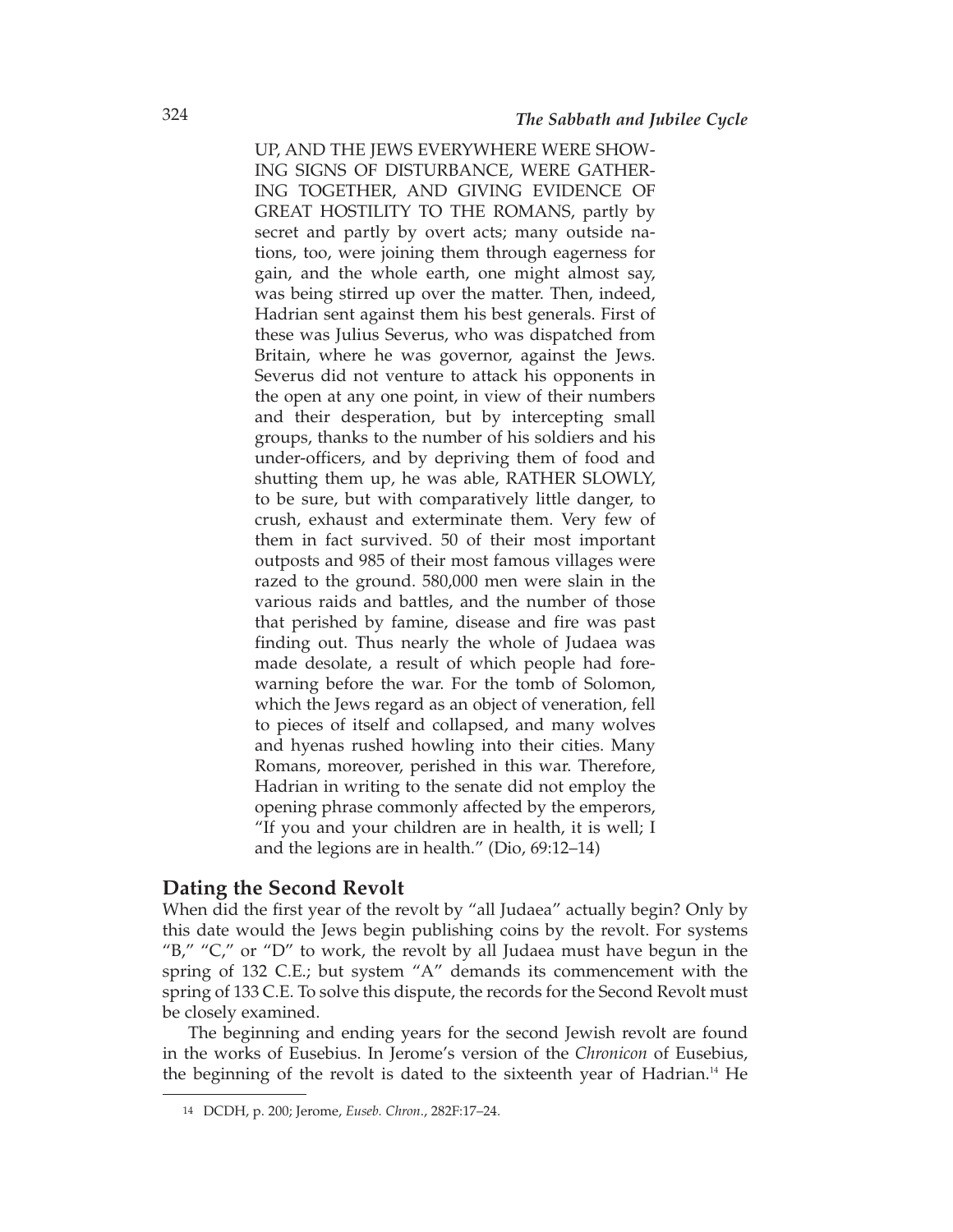#### **Dating the Contracts** 325

further dates the end of the revolt to the eighteenth year of Hadrian.15 In his *Ecclesiastical History, Eusebius writes that "up to the siege of the Jews by Ha*drian the successions of the bishops (of Jerusalem) were 15 in number." After naming these 15 bishops, he adds that, "The war reached its height in the eighteenth year of the reign of Hadrian in Beth Thera, which is a strong citadel not very far from Jerusalem."16

Hadrian came to power on August 10, 117 C.E.<sup>17</sup> Yet, we do not know which year system was utilized by Ariston of Pella, the source of Eusebius. Pella was a Jewish region located in Peraea, on the east side of the Jordan, opposite Beth-Shean. But just before the fall of Jerusalem in 70 C.E., thousands of Jewish Christians left Jerusalem and settled in Pella.18 That Eusebius, a devout Christian born in Palestine, would have used a Jewish Christian source would be quite in keeping with his methods. If that were the case, it is very likely that Hadrian's year was judged by the ancient Judaean method, from Nisan to Nisan.

Only three possible dating systems are applicable for dating Hadrian's sixteenth and eighteenth years if any of our four possible sabbath cycle systems are to work.

• If the Roman *dies imperii* was used, then Hadrian's first year would extend from August 10, 117 until August 10, 118 C.E.

The sixteenth year would extend from August 10, 132 until August 10, 133 C.E.

The eighteenth year would run from August 10, 134 until August 10, 135 C.E.

• If the Macedonian Seleucid year system was used then Hadrian's first year would run from October, 117 until October, 118 C.E.

The sixteenth year would extend from October, 132 until October, 133 C.E. The eighteenth year would run from October, 134 until October, 135 C.E.

• If Ariston of Pella was a Judaean or Judaean Christian and used the old Judaean system, then Hadrian's first year was from Nisan of 118 until Ni san of 119 C.E.

The sixteenth year of Hadrian would be Nisan, 133 until Nisan, 134 C.E.

The eighteenth year, therefore, would be from Nisan, 135 until Nisan, 136 C.E.

Our next source of evidence for dating the Bar Kochba revolt comes from the Seder Olam. This text, written only a few decades after the revolt, gives us the following information:

> From the conflict with As-varus until the conflict with Vespasian: 80 years, while the Temple existed. From the conflict with Vespasian until . . . the conflict

<sup>15</sup> DCDH, p. 201; Jerome, *Euseb. Chron*., 283F:9–14.

<sup>16</sup> Eusebius, *H.E*., 4:5–6.

<sup>17</sup> Spartianus, *Hadr*., 4:6–7; cf. Theon, in AF, pp. 83ff.

<sup>18</sup> Eusebius, *H.E*., 3:5.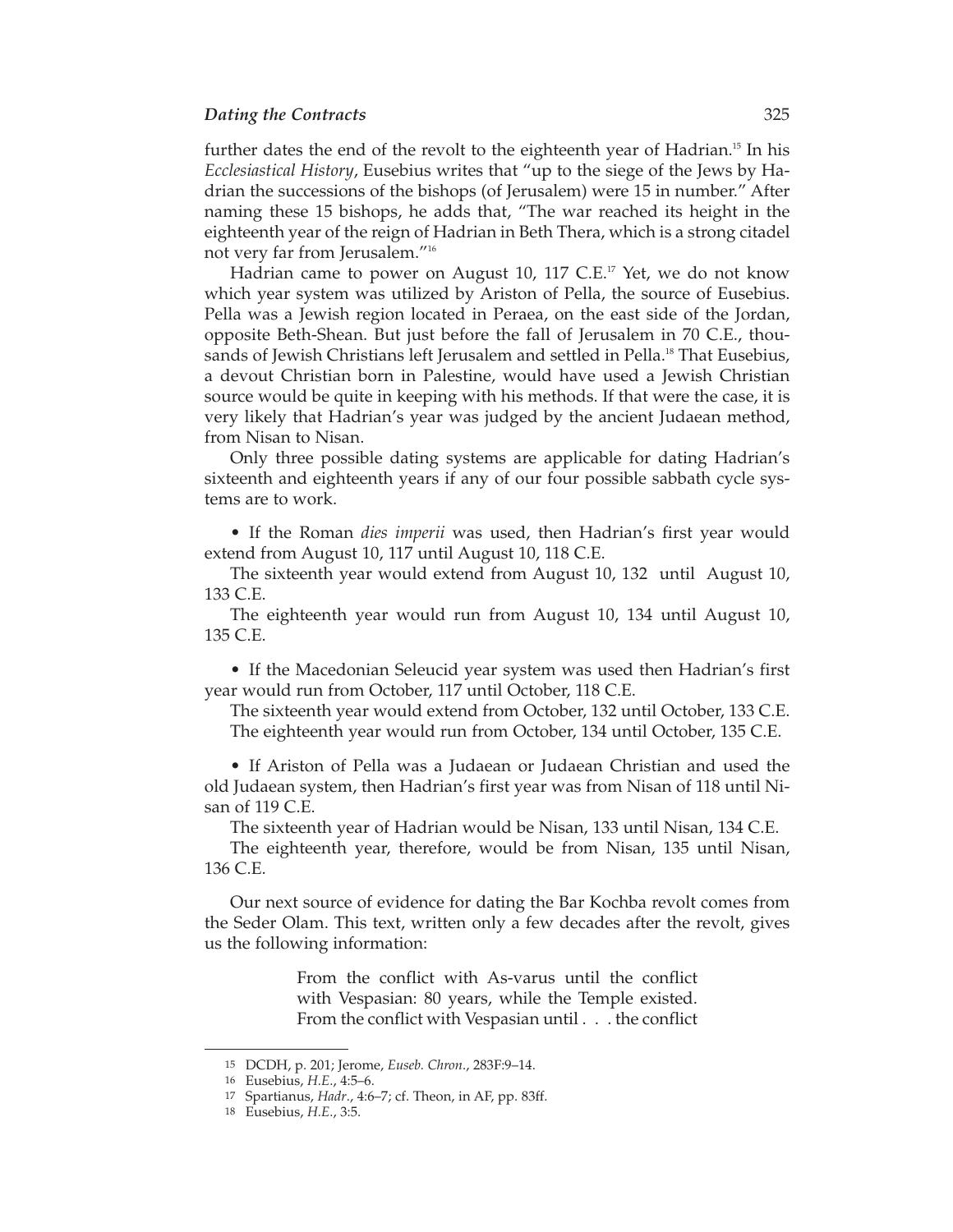with Quietus: 52 years. From the conflict with Quietus until the war of Ben Kozibah (Kochba): 16 years.<sup>19</sup>

The Judaean conflict, which caused the Roman general Vespasian to become involved, began with the First Revolt of the Jews against Rome. This conflict flared up during the month of Artemisius (Iyyar; i.e. April/May), in the twelfth year of Nero, being the spring of 66 C.E.<sup>20</sup> Technically, Vespasian did not actually invade Judaea until the spring of the following year, i.e. 67 C.E.21 But it is clear that the war itself is what the Seder Olam refers to.

From the beginning of the conflict which came to involve Vespasian until the end of the conflict with Quietus was 52 years, i.e. the years 66/67 to 117/ 118 C.E., Nisan reckoning. This date is correct. Towards the end of the reign of Trajan, the Emperor suspected that the Jews in Mesopotamia would attack the inhabitants there and ordered Lusius Quietus to clean them out of the province. Quietus organized a force and murdered a great multitude of the Jews, and "for this reform was appointed governor of Judaea."<sup>22</sup> These events are said by Eusebius to have taken place in the eighteenth year of Trajan  $(116 \text{ C.E.})^{23}$  In turn, his appointment as governor of Judaea brought about unrest in Judaea. Spartianus, the biographer of emperor Hadrian, points out that upon Hadrian's succession to the Roman throne (Aug., 117 C.E.) the Jews of Palestine were in a state of revolt.<sup>24</sup>

The trouble in Palestine, therefore, occurred after the calamity which took place in Mesopotamia. As the result of the oppression of the Jews in Judaea by Quietus, emperor Hadrian recalled Quietus and later executed him.25 The conflict with Quietus, accordingly, ended shortly after Hadrian came to the throne in August of the Jewish year 117/118 C.E., Nisan reckoning.

From the end of the conflict with Quietus until the beginning of the Bar Kochba war was 16 years: i.e. from the year 118/119 C.E. to the year 133/134 C.E., Nisan reckoning. It is of no little consequence that the 16 years mentioned in the Seder Olam would equal the sixteenth year of Hadrian, which thereby confirms the date given by Ariston of Pella, as recorded by Eusebius, for the beginning of the Bar Kochba revolt. Once again the year 133/134 C.E., Nisan reckoning, is indicated as the beginning of the Second Revolt.

Finally, in all the best manuscripts of the Seder Olam "the war of Ben Kozibah (Bar Kochba) was two and one half years" in length.<sup>26</sup> Since the war began within the sixteenth year after the conflict with Quietus, two and one half years more brings us to the eighteenth year. The dates reported by Eusebius (from Ariston of Pella), which begins the war in the sixteenth year of Hadrian and ends it in his eighteenth year, are thereby confirmed.

<sup>19</sup> S.O., 30; and see App. D. Also see the Hebrew text of the שולם in MJC, 2, p. 66; SORC, 2, p. 547, 3, pp. 441f; also given in HJP, 1, p. 534, n. 92.

<sup>20</sup> Jos., *Wars*, 2:14:4.

<sup>21</sup> See Chap. XXIV, pp. 304–308.

<sup>22</sup> Eusebius, *H.E*., 4:2.

<sup>23</sup> DCDH, p. 196; Jerome, *Euseb. Chron*., 278F:17–26.

<sup>24</sup> Spartianus, *Hadr*., 5:2.

<sup>25</sup> Spartianus, *Hadr*., 5:8, 7:2.

<sup>26</sup> SORC, 2, p. 547, 30:81.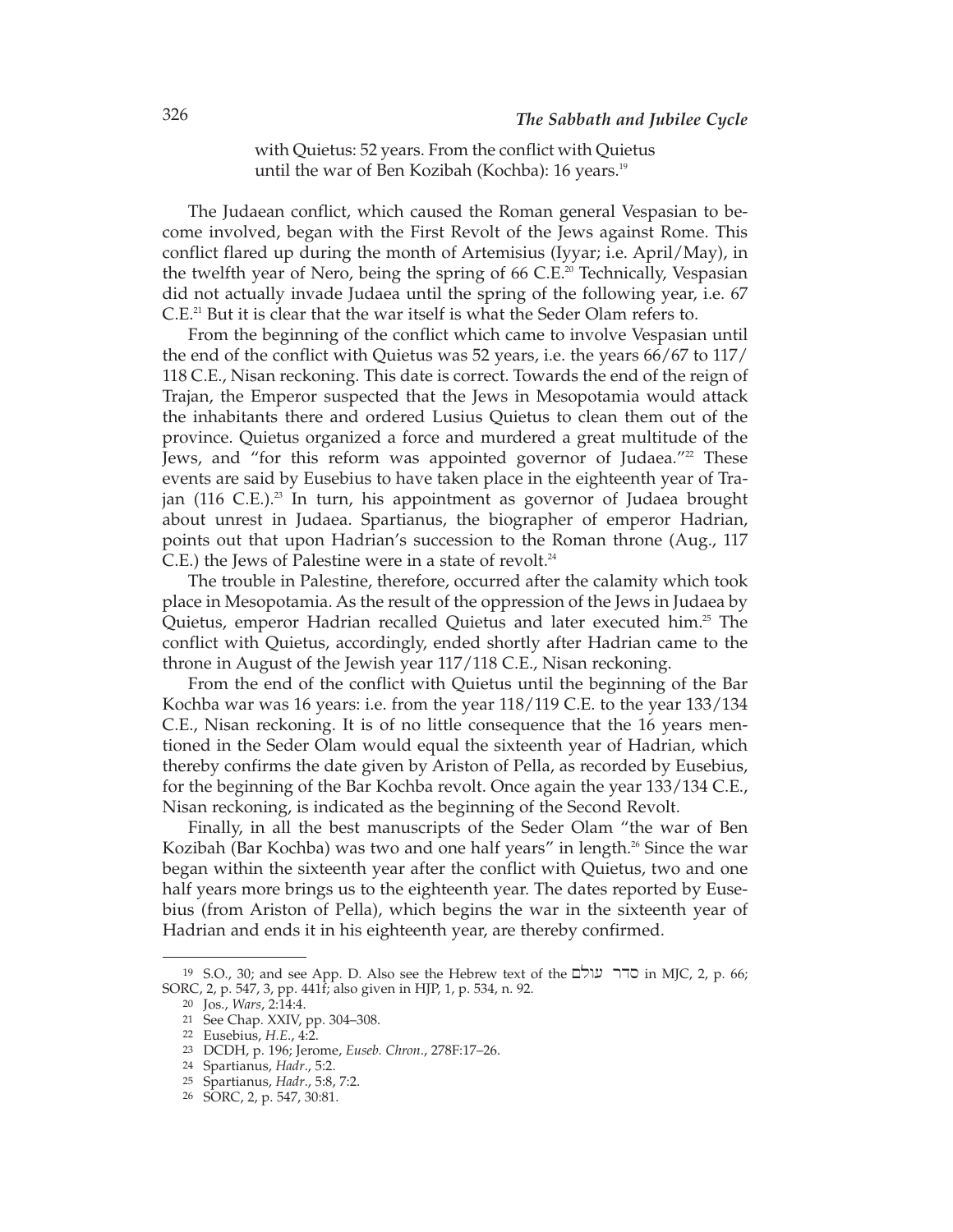#### *Dating the Contracts* 327

The Bar Kochba war began in the spring of the year. This fact is proven by a document from this period dated: "On the first of Iyyar, Year 1 of the Redemption of Israel by Simeon Bar Kosiba, **ו**שיא (*Nasia*; Prince)<sup>27</sup> of Israel.<sup>"28</sup> Since Iyyar (April/May) is only the second month of the Jewish year, it is clear that this document was composed very shortly after, if not immediately after, the formal beginning of hostilities for all Judaea.

Evidence also exists for the month in which the rebel fortress at Beth Thera and the city of Jerusalem fell to the Romans, which marks the end of the two and one half years of conflict. The Mishnah informs us that "Beth Thor (Beth Thera) was captured and the City (Jerusalem) was ploughed up" on the ninth of Ab (July/Aug.).<sup>29</sup>

It is now known that Emperor Hadrian's second acclamation as imperator took place sometime between April and December of 135 C.E.<sup>30</sup> This acclamation was as a direct result of his victory in Judaea.<sup>31</sup> This detail fits very well with the Mishnah's report that Beth Thera was overthrown in the month of Ab, the fifth month of the Jewish year.

This information confirms that, regardless of which year system is used, the fall of Beth Thera and Jerusalem occurred in the month of Ab in the year 135 C.E. This much all can agree on. Since the war ended near the middle of the year of 135/136 C.E., the beginning of the war, two and one half years earlier, must be dated on or very near the beginning of the year 133/134 C.E.

#### **Conclusion**

Based upon all the possible ways of dating the reign of Hadrian, the beginning of the revolt, which took place in the sixteenth year of Hadrian, could not have occurred before August 10 of 132 C.E., the Roman *dies imperii* for his sixteenth year.

Further, the war did not officially start for all of Judaea until the spring, confirmed by a document mentioning the first of Iyyar (April/May) in "Year 1 of the Redemption of Israel." Therefore the first year of the revolt of all Judaea was 133/134 C.E., Nisan reckoning. As shall be demonstrated as we pro ceed in this examination of the Bar Kochba war, there was an earlier local conflict that had begun in late 131/132 C.E. but it did not spread to all Judaea until the beginning of the sabbath year of 133/134 C.E., Nisan reckoning. The evidence will also leave little room for doubt that Bar Kochba was officially recognized and the war was officially declared for all Judaea against Rome on, or very shortly after, Nisan (March/April) 1, 133 C.E.

The Judaeans would not consider it Hadrian's sixteenth year until Nisan 1 of 133 C.E., which further supports this year as the beginning of the revolt. Even if we use the Roman system and date the years of Hadrian's reign from August to August, the first of Iyyar—which represents roughly the beginning of the revolt, in the first year of the era of the Redemption of Israel—still must

<sup>27</sup> For ayçn or aysn (Nasia, Nasi) see SEC, Heb. #5387, "an *exalted* one, i.e. a *king* or *sheik*"; HEL, p. 174, "*chief . . . chief of a tribe* among the Israelites . . . *prince*."

<sup>28</sup> IEJ, 21, p. 41, n. 15.

<sup>29</sup> Taan., 4:6.

<sup>30</sup> JQR, 34, pp. 61–63.

<sup>31</sup> Ibid.